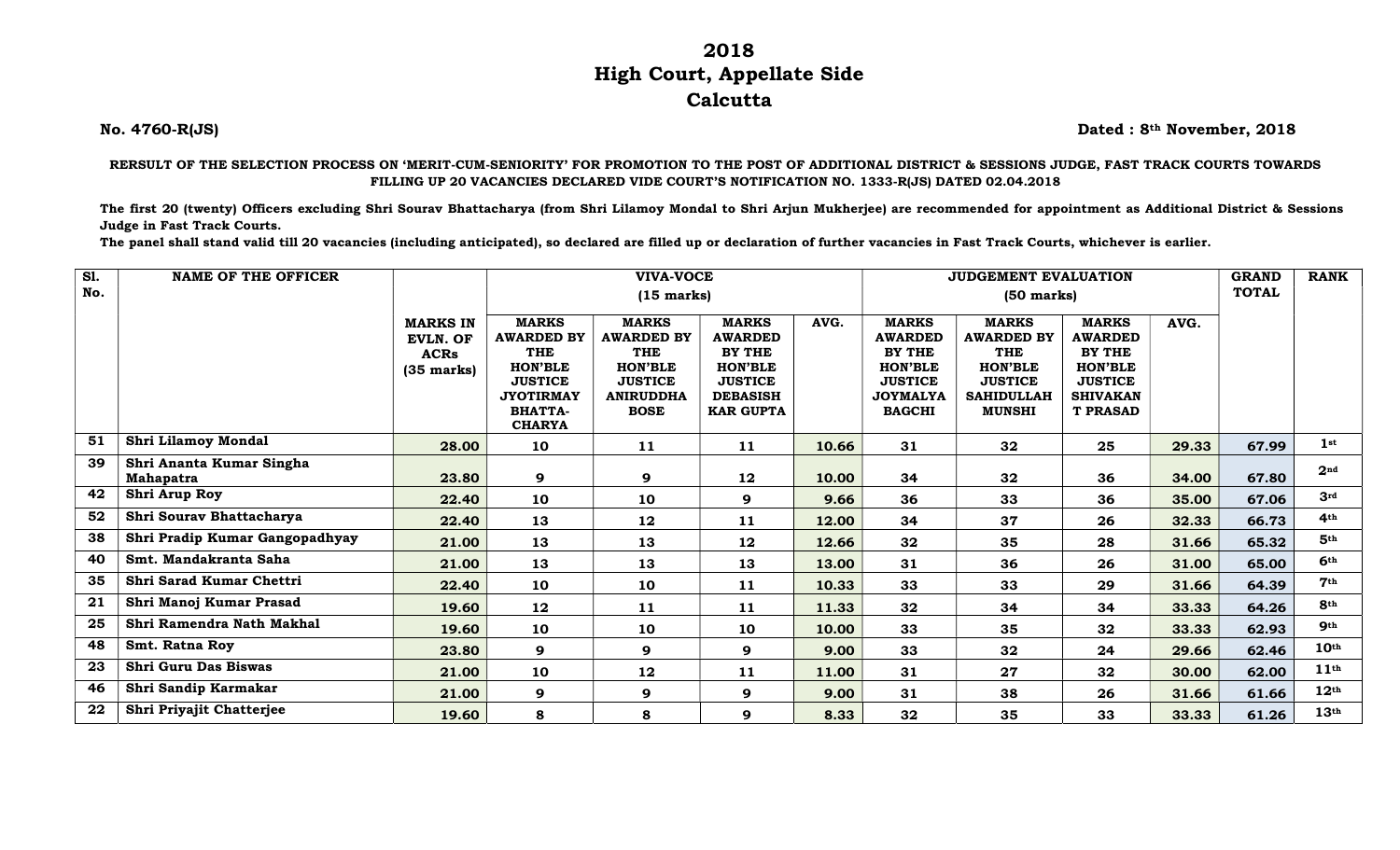| 16             | Shri Rajesh Guha Ray                     | 16.80 | 11                      | 10             | 11             | 10.66 | 35 | 34 | 32 | 33.66 | 61.12 | 14 <sup>th</sup>   |
|----------------|------------------------------------------|-------|-------------------------|----------------|----------------|-------|----|----|----|-------|-------|--------------------|
| 54             | Shri Asish Gupta                         | 23.80 | 8                       | 9              | 10             | 9.00  | 29 | 29 | 26 | 28.00 | 60.80 | 15 <sup>th</sup>   |
| 33             | Abu Helal Manjurur Rahaman               | 22.40 | $\overline{\mathbf{4}}$ | 5              | 6              | 5.00  | 30 | 35 | 35 | 33.33 | 60.73 | 16th               |
| 55             | Smt. Leena Goldar                        | 22.40 | $\overline{7}$          | 8              | $\overline{7}$ | 7.33  | 33 | 35 | 25 | 31.00 | 60.73 | 17 <sup>th</sup>   |
| 13             | Shri Krishna Murari Prasad Gupta         | 21.00 | 6                       | $\overline{7}$ | 6              | 6.33  | 35 | 33 | 31 | 33.00 | 60.33 | 18 <sup>th</sup>   |
| 41             | Smt. Suparna Bandyopahyay (nee<br>Ghosh) | 21.00 | 10                      | 10             | 9              | 9.66  | 32 | 36 | 21 | 29.66 | 60.32 | 19 <sup>th</sup>   |
| 37             | Shri Ananta Kumar Bardhan                | 21.00 | 9                       | 10             | 11             | 10.00 | 28 | 34 | 25 | 29.00 | 60.00 | 20 <sup>th</sup>   |
| 12             | Shri Arjun Mukherjee                     | 19.60 | 8                       | 8              | $\overline{7}$ | 7.66  | 38 | 34 | 26 | 32.66 | 59.92 | 21st               |
| 56             | Smt. Sushmita Mukerji                    | 23.80 | $\overline{5}$          | $\overline{7}$ | 5              | 5.66  | 33 | 31 | 27 | 30.33 | 59.79 | 22 <sup>nd</sup>   |
| 32             | Smt. Bipasha Mandol (Das)                | 22.40 | 5                       | 5              | $\overline{7}$ | 5.66  | 30 | 35 | 28 | 31.00 | 59.06 | 23 <sup>rd</sup>   |
| 26             | Shri Tarun Kumar Mondal                  | 21.00 | 6                       | 5              | $\overline{4}$ | 5.00  | 32 | 32 | 35 | 33.00 | 59.00 | 24 <sup>th</sup>   |
| 53             | Shri Anan Chattopadhyay                  | 19.60 | 13                      | 12             | 12             | 12.33 | 31 | 28 | 22 | 27.00 | 58.93 | 25 <sup>th</sup>   |
| 50             | Shri Soumendra Nath Roy                  | 18.20 | 11                      | 11             | 11             | 11.00 | 31 | 30 | 28 | 29.66 | 58.86 | 26 <sup>th</sup>   |
| 45             | Karim Ur Reza                            | 21.00 | 9                       | 8              | 5 <sup>5</sup> | 7.33  | 31 | 28 | 31 | 30.00 | 58.33 | 27 <sup>th</sup>   |
| 30             | Smt. Kumkum Chattopadhyay                | 19.60 | $\overline{5}$          | $\overline{7}$ | $\overline{4}$ | 5.33  | 33 | 35 | 30 | 32.66 | 57.59 | 28 <sup>th</sup>   |
| 44             | Shri Bikash Lama                         | 18.20 | $\overline{5}$          | 6              | 6              | 5.66  | 33 | 32 | 35 | 33.33 | 57.19 | 29 <sup>th</sup>   |
| 58             | Smt. Anindita Ganguli                    | 21.00 | 5                       | 6              | 6              | 5.66  | 33 | 30 | 28 | 30.33 | 56.99 | 30 <sup>th</sup>   |
| 43             | Smt. Arpita Ghosh                        | 19.60 | $\overline{4}$          | $5\phantom{.}$ | $\overline{4}$ | 4.33  | 29 | 33 | 37 | 33.00 | 56.93 | $31$ st            |
| 5              | Shri Tito Rob                            | 23.80 | 8                       | 8              | 8              | 8.00  | 30 | 30 | 15 | 25.00 | 56.80 | 32 <sup>nd</sup>   |
| 20             | <b>Shri Suresh Singh</b>                 | 14.00 | 10                      | 11             | 10             | 10.33 | 29 | 33 | 35 | 32.33 | 56.66 | 33 <sup>rd</sup>   |
| 28             | Shri Debasis Chowdhury                   | 19.60 | $\overline{4}$          | 5              | $\overline{4}$ | 4.33  | 31 | 33 | 34 | 32.66 | 56.59 | 34 <sup>th</sup>   |
| 15             | Shri Sumit Adhikari                      | 18.20 | 11                      | 10             | 10             | 10.33 | 32 | 30 | 22 | 28.00 | 56.53 | 35 <sup>th</sup>   |
| $\overline{4}$ | Shri Hidayatullah Bhutia                 | 21.00 | 5                       | 5              | 6              | 5.33  | 33 | 30 | 27 | 30.00 | 56.33 | 36 <sup>th</sup>   |
| 59             | Smt. Barnali Das Gupta                   | 18.20 | 8                       | 9              | 9              | 8.66  | 33 | 31 | 24 | 29.33 | 56.19 | 37 <sup>th</sup>   |
| 19             | Shri Sisir Kumar Meyur                   | 18.20 | 10                      | 10             | 9              | 9.66  | 28 | 31 | 25 | 28.00 | 55.86 | 38 <sup>th</sup>   |
| 27             | Shri Prasun Ghosh                        | 18.20 | 5                       | 5              | 5              | 5.00  | 33 | 33 | 32 | 32.66 | 55.86 | 39th               |
| 49             | Shri Sandip Chakrabarti                  | 15.40 | 11                      | 11             | 10             | 10.66 | 32 | 31 | 25 | 29.33 | 55.39 | 40 <sup>th</sup>   |
| 24             | Shri Surajit Seal                        | 18.20 | 8                       | $\overline{7}$ | 5              | 6.66  | 32 | 25 | 34 | 30.33 | 55.19 | $41$ <sup>st</sup> |
| 29             | Shri Prakash Chandra Barman              | 18.20 | $\overline{4}$          | $5\phantom{.}$ | 5              | 4.66  | 31 | 35 | 31 | 32.33 | 55.19 | 42 <sup>nd</sup>   |
| $\mathbf 7$    | <b>Salim Ahmed Ansari</b>                | 21.00 | $\overline{7}$          | $\overline{7}$ | $\overline{4}$ | 6.00  | 29 | 34 | 21 | 28.00 | 55.00 | 43 <sup>rd</sup>   |